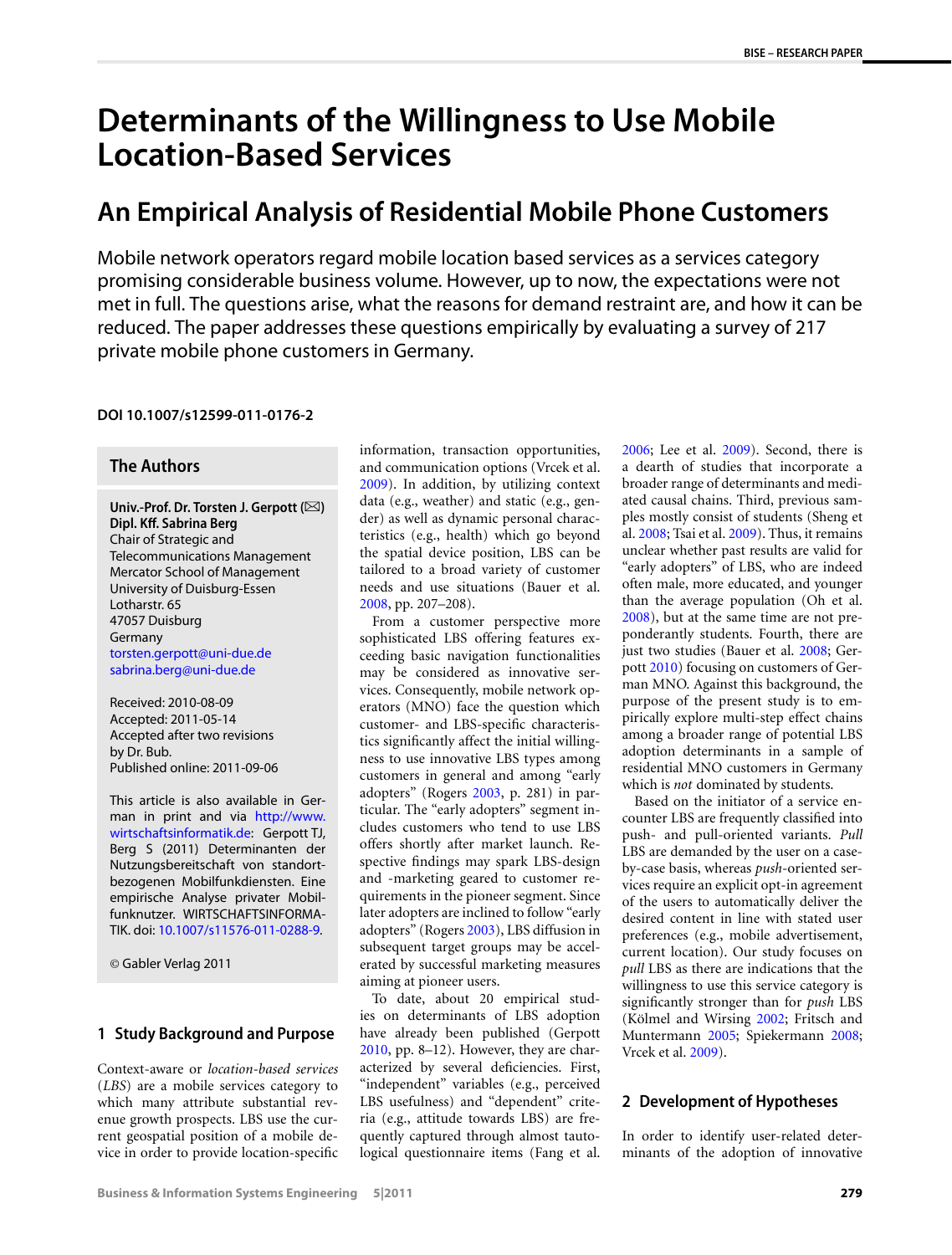LBS, we draw on the "Task-Individual-Technology-Fit" (TITF) framework as suggested by Goodhue and Thomson [\(1995](#page-8-12)). According to these authors, the willingness to use an innovative technical service is primarily influenced by two factors: (1) Degree of congruence between the innovation's functional features and task requirements, for which the innovation is deployed, and (2) degree of congruence between the system's requirements on user skills and the actual user capabilities (Dishaw and Strong [1999,](#page-8-13) pp. 11–12; Sheng et al. [2008](#page-8-6), pp. 365– 366).

With regard to the "Individual-Technology-Fit" for innovative mobile data services such as LBS, two indicators have been repeatedly used in earlier work: (1) self-ratings of one's skills to practically operate new services, and (2) extent of recent use of other mobile (data) services, which are technically related to an incrementally innovative service category. Previous studies (Tsai et al. [2009](#page-8-7)) found significant associations between these two indicators and various adoption criteria. Accordingly, we suggest the first hypothesis (H):

- H1: The frequency of use of mobile data services in the recent past has a positive effect on willingness to use LBS. The second key element of the TITFframework – the degree of technical system support of a user in accomplishing personal or job-related tasks – has been addressed only sporadically in LBS studies (Yuan et al. [2010](#page-8-14)). As LBS are particularly helpful in case of unexpected information needs, it may be concluded from extant work that the willingness to use LBS and the demand for currently available mobile data services both increase as a person is more frequently "on the move". Therefore, we propose:
- H2: Perceived frequency of spontaneous location-based information needs while "on the move" has a positive influence on willingness to use LBS.
- H3: Perceived frequency of spontaneous location-based information needs while "on the move" has a positive effect on the current usage intensity of mobile data services.

The TITF-framework neglects that customers may seek advice from persons close to them (family members, colleagues, etc.) and may take note of relevant media reports before deciding to adopt innovative LBS offers. Therefore, many studies include a "social influence" (Rao and Troshani [2007,](#page-8-15) p. 67) or "social norm" (Dickinger et al. [2008](#page-8-16), p. 7) construct. It focuses on the evaluation of new services by a person's close social contacts. According to Bauer et al. [\(2008\)](#page-8-1) and Tsai et al. ([2009\)](#page-8-7), positive assessments of LBS by an individual's social peers coincide with a higher willingness to adopt LBS. Therefore, we suggest:

H4: Perceived positive evaluation of LBS usage by the social environment of a mobile network customer (MNC) positively effects the willingness to use LBS.

Furthermore, potential adoption impediments discussed intensively in the literature include risks that could be linked to the use of LBS in particular or mobile data services in general (Fritsch and Muntermann [2005;](#page-8-10) Zhou et al. [2010](#page-8-17)). The notion of risks includes a broad range of customer opinions regarding unexpected financial losses or other disadvantages coming along with the usage of particular mobile data services. One risk category results from the fact that residential MNC pay consumed mobile data services on their own account. Invoicing amounts caused by the use of mobile data services can be perceived as massive and hard to predict. This risk of excessive invoicing amounts is especially immanent if LBS tariffs vary depending on data transmission volumes or length of use as average customers are unlikely to be able to accurately forecast the values of such variables. Hence, unreasonable expectations may lead to invoice amounts which are perceived as unexpectedly high or even shocking (Gerpott [2007](#page-8-18)). Results of Bauer et al. ([2008\)](#page-8-1) and Kofod-Petersen et al. [\(2010\)](#page-8-19) indicate that perceived risks of excessive invoicing amounts have a significantly negative effect on the willingness to use LBS. Put differently, we posit: H5: The extent of perceived LBS specific

risk of excessive invoicing amounts has a negative effect on the willingness to use LBS.

The extent of the perceived risk of excessive invoicing amounts caused by the usage of LBS is in turn reduced by the extent to which LBS are evaluated positively by the social environment of an MNC (Lu et al. [2003](#page-8-20); Teo and Pok [2003\)](#page-8-21). Since billing of LBS is in the hands of MNO it is evident that the stronger the customer's trust in one's own MNO the less is the perceived risk of excessive invoicing amounts (Gefen et al. [2003\)](#page-8-22). Therefore, our hypotheses are:

H6: The extent to which usage of LBS is endorsed by the social environment of an MNC has a negative effect on the extent of the perceived risk of excessive invoicing amounts.

H7: The trust that an MNC puts on his/her own MNO is negatively related to the level of the perceived risk of unexpected excessive invoicing amounts caused by LBS usage.

Another risk category that is intensely discussed in the context of LBS deals with concerns of customers that LBS providers may collect more personal information than technologically required, generate defective personal data and/or misuse personal data for other purposes than LBS delivery or that third parties gain unauthorized data access (Smith et al. [1996\)](#page-8-23). Past empirical LBS research overwhelmingly concludes that high perceived data privacy risks form an important LBS usage barrier (Junglas and Spitzmüller [2006;](#page-8-24) Sheng et al. [2008;](#page-8-6) Lee et al. [2009;](#page-8-5) Tsai et al. [2009;](#page-8-7) Kofod-Petersen et al. [2010](#page-8-19)). Thus, we test:

H8: The level of perceived LBS specific data privacy risks has a negative impact on the willingness to use LBS.

Potential LBS users often lack personal use experience as these innovative mobile data services are still in the early market launch phase. Therefore, they tend to pay much attention to opinions of third persons in developing their own opinions concerning LBS data privacy risks (Chen et al. [2008\)](#page-8-25). Consequently, the evaluation of LBS data privacy risks is influenced by the extent to which LBS are endorsed by the close social contacts of an MNC. This reasoning suggests:

H9: The extent to which the social environment of an MNC endorses the use of LBS has a negative effect on perceived LBS data privacy risks.

Personal location data that is generated in the course of the "production" of LBS is under control of the respective MNO. Therefore, it can be argued to incorporate an MNC's trust in the technical and legal skills of one's own MNO as an additional factor which may influence perceived LBS data privacy risks (Junglas and Spitzmüller [2006](#page-8-24); Chen et al. [2008;](#page-8-25) Kofod-Petersen et al. [2010\)](#page-8-19). Therefore, we hypothesize:

H10: The trust in one's own MNO is negatively related to perceived LBS data privacy risks.

Finally, perceived risk of excessive invoicing amounts and perceived LBS data privacy risks can be distinguished conceptionally. Empirically, however, a reciprocal cause-effect relation between these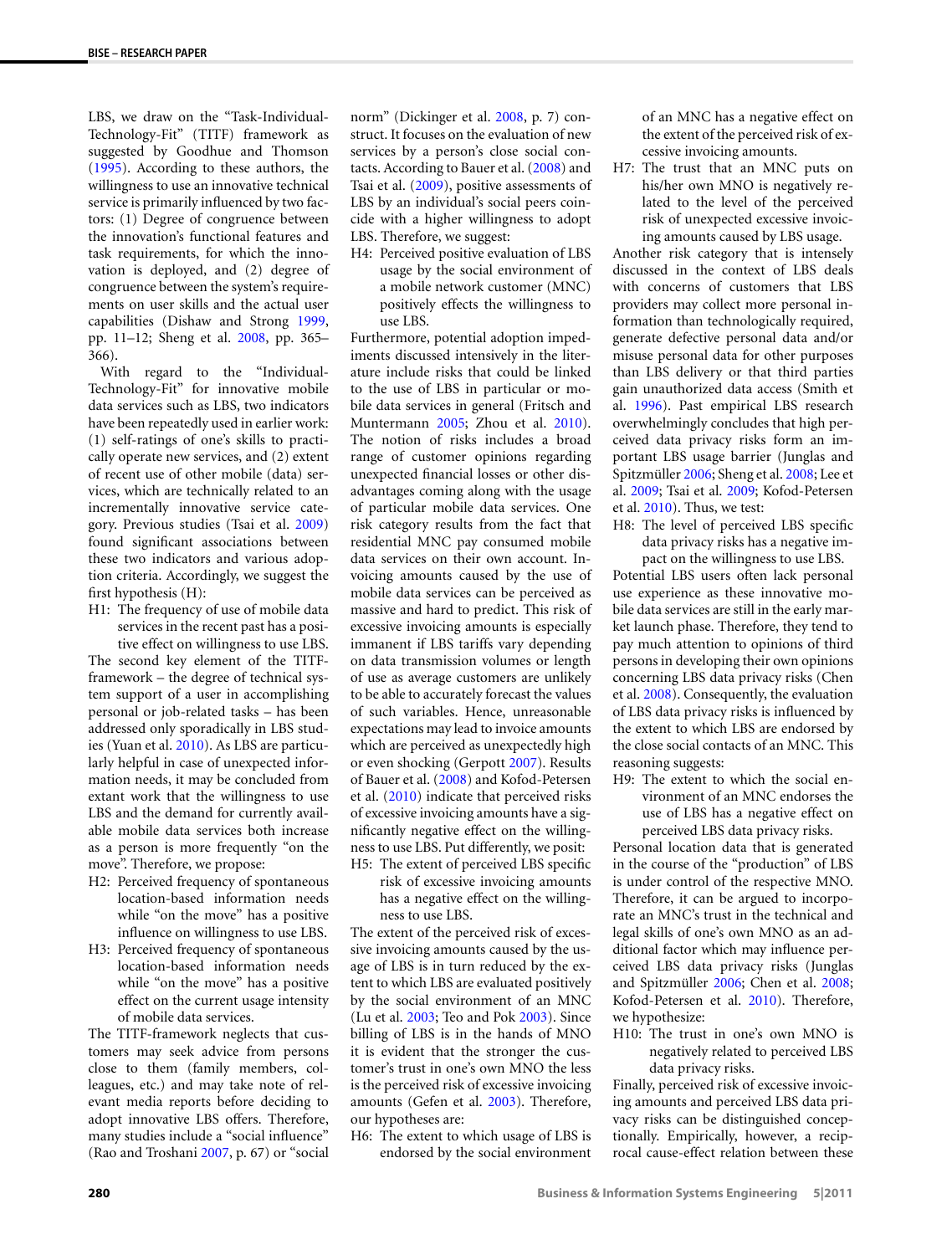H11: The extent of perceived LBS specific risk of excessive invoicing amounts has a positive impact on perceived LBS data privacy risks.

#### **3 Research Methods**

#### **3.1 Sample and Analytical Procedure**

Data were collected in Spring 2008 by means of a web-based survey open to all German-speaking residential customers of MNO. Data gathering efforts were supported by a grant from the *Deutsche Forschungsgemeinschaft* and by ideational help obtained from one German MNO. The main-survey was based on a standardized questionnaire with predominantly closed, predefined answer options. A link to the survey tool was hosted on several websites (e.g., customer portal of MNO, online-communities) to motivate individuals to fill in our questionnaire. As a result, 989 individuals worked through the questionnaire.  $728 (= 73.6%)$  persons provided responses to the items relevant to the present paper. We excluded those 511 respondents from further analysis who selected the answer option "do not know" for at least one item used to capture this study's constructs. This approach is based on the rationale that LBS are relatively new mobile data services and therefore are likely to go along with knowledge and/or opinion gaps for some participants. Consequently, not all respondents may find themselves in a position to answer every item substantially. Therefore, it is advantageous to offer an answer category "do not know" to study participants such as ours. Due to the ambiguous meaning of this option we exclude persons from further statistical analysis who selected this answer category (Andrews [1984](#page-7-0)). As a result the sample analyzed in the remainder of this work consists of 2[1](#page-2-0)7 MNC.<sup>1</sup>

<span id="page-2-0"></span>79.9% of the respondents were male, 40.2% were younger than 26 and 5.9% had a university degree. Of the participants, 84.3% were postpaid customers of an MNO. 70% had already used mobile data services beyond SMS within the past 12 months. Compared to the total population in Germany, women, older and less educated people are underrepresented in our sample. But in contrast to samples of previous studies on LBS adoption (Junglas and Spitzmüller [2006](#page-8-24); Sheng et al. [2008](#page-8-6); Tsai et al. [2009\)](#page-8-7) primarily involving students, our sample comprises a considerably broader distribution for the aforementioned socio-demographic variables. Therefore, this study's data may be seen as suited to test the research hypotheses at least in the "early adopter" segment of LBS if the findings are interpreted with caution. Furthermore, it is no indispensible methodological precondition that our data provides an unbiased reproduction of single variable distributions in a population because the key purpose of our work is to shed light on relations between constructs. The validity of results for such a research approach depends on the quality of construct measurements and the methods used to detect variable associations (East and Uncles [2008](#page-8-27)).

The hypotheses involve latent constructs, each measured by multiple reflective or formative indicators (Chin [1998,](#page-8-28) pp. 305–308). In order to explain variance in an MNC's willingness to use LBS in an analysis which employs both reflective and formative measures and which simultaneously takes into account all six determinants addressed in the hypotheses, we applied the variance-based partial least squares (PLS) structural equation modeling technique (Weiber and Mühlhaus [2010](#page-8-29)). More specifically, SmartPLS 2.0.M3 was used to calculate reflective and formative measurement as well as structural models.

#### <span id="page-2-2"></span><span id="page-2-1"></span>**3.2 Variable Measurements**

#### **3.2.1 Willingness to Use LBS**

Willingness to use LBS was measured for four application scenarios. They elaborated mobile pull LBS in the fields of information, transaction, navigation and communication (**Table [1](#page-3-0)**). After introducing a scenario respondents were asked to indicate the likelihood of using the illustrated LBS on a 6-point continuum

(footnote d, **Table [1](#page-3-0)**). In line with Fang et al. ([2006](#page-8-4)), the four items are interpreted as formative indicators of LBS use probability. Stated differently, the dependent criterion is measured as an additive construct embracing the various benefits attributed to four application scenarios. As shown in **Table [1](#page-3-0)**, the weights of all four indicators exceed 0.10 which is recommended as a threshold value indicating an acceptable quality of measurement (Weiber and Mühlhaus [2010,](#page-8-29) p. 210). In addition, three indicator weights are statistically significant at the 10% level at least. Since there is no agreement in the literature on whether an elimination of indicators with low loadings is advisable in formative measures (Diamantopoulos et al. [2008](#page-8-30), p. 1204), we chose to retain indicator S3 in the measurement model. Overall, the quality of the measurement model of the willingness to use LBS scale may be classified as good.

#### **3.2.2 Determinants of the Willingness to Use LBS**

The six potential determinants of the willingness to use LBS were captured by a total of 19 items. In line with previous mobile communication studies (Broeckelmann and Groeppel-Klein [2008](#page-8-31), pp. 154–156; Königstorfer [2008,](#page-8-32) p. 49), past use of mobile data services within the last 12 months was gauged formatively through four indicators addressing the use frequency of various partially mobile network-based services (construct E1 in **Table [2](#page-3-1)**). The indicator weights exceed the threshold of 0.1, except for the use of a UMTS data card, and reach statistical significance. Nevertheless, in line with the arguments laid out in Sect. [3.2.1](#page-2-1) we retain all four items in the measurement model to ensure a sufficient breadth in capturing the construct.

Information needs "on the move" was measured formatively by asking for the frequency of occurrence of everyday situations per month in which three particular types of information would be useful (construct E2 in **Table [2](#page-3-1)**). The three indicators' loadings exceed the threshold of 0.10. However, the loading of one item (geoinformation) is not statistically significant. In line with our approach applied to the two formative measures in-

 $1$ To avoid misunderstandings it should be noted, that our empirical analysis and the work of Gerpott [\(2010\)](#page-8-3) are based on the same survey. However, the two analyses use barely overlapping respondent subsets of the total sample. Furthermore, the articles differ with regard to their focal constructs, measurement models and strategies of statistical analysis (Sect. [3.2\)](#page-2-2).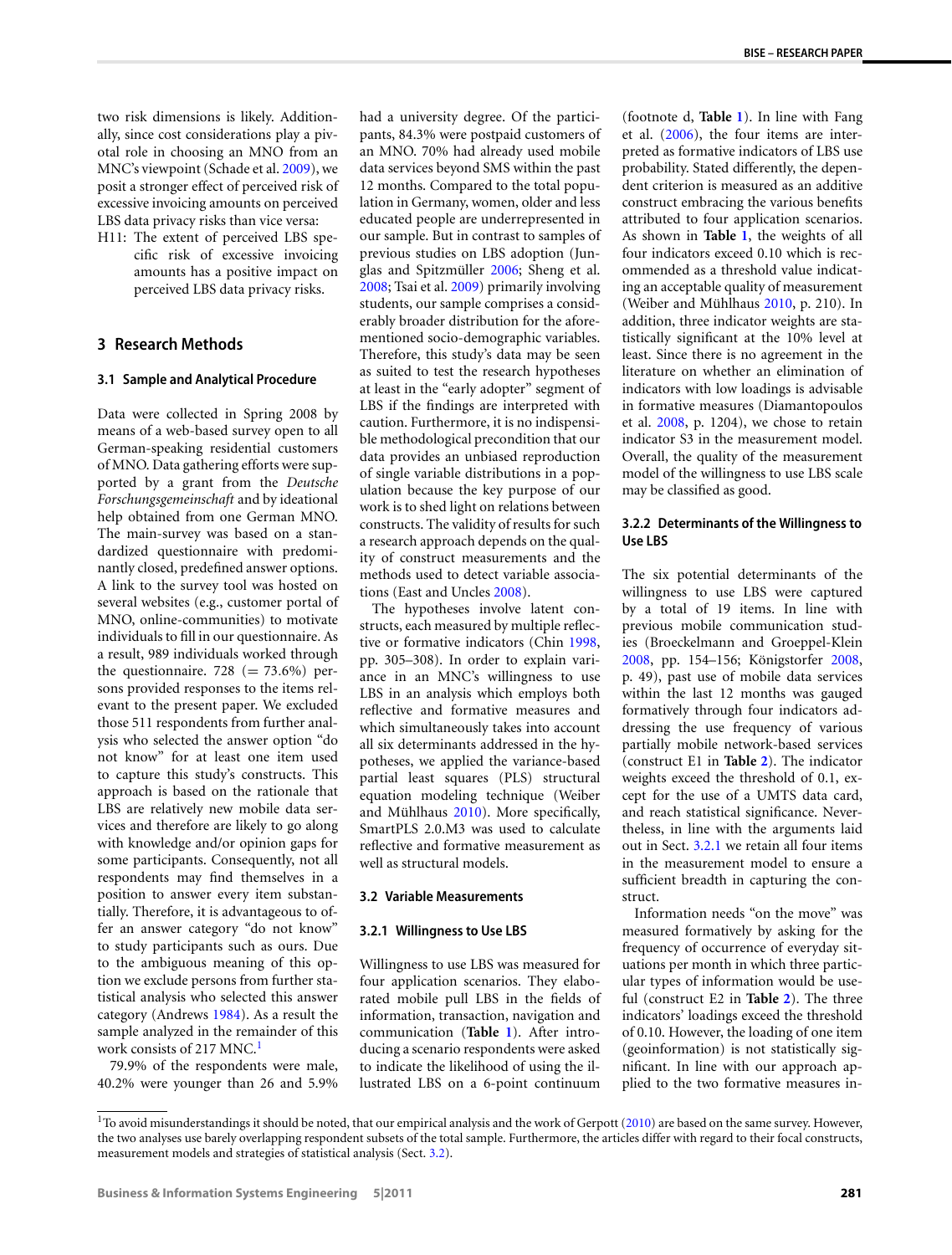## <span id="page-3-0"></span>**Table 1** Items and measurement statistics of formative willingness to use LBS scale

| Item <sup>a</sup>                                                                                                                                                                                                                                                                                                                                               | Mean <sup>a</sup> | <b>VIF</b> <sup>b</sup> | Weight | $t$ -Value <sup>c</sup> |
|-----------------------------------------------------------------------------------------------------------------------------------------------------------------------------------------------------------------------------------------------------------------------------------------------------------------------------------------------------------------|-------------------|-------------------------|--------|-------------------------|
| K. Willingness to use LBS (How likely is it that you will use LBS<br>in this situation?) $d$                                                                                                                                                                                                                                                                    |                   |                         |        |                         |
| S1: On <i>vacation</i> in a city you are not familiar with, you are<br>looking for a museum. Your mobile phone provides the oppor-<br>tunity to access a selection of sights including respective short<br>descriptions and to navigate to a museum of your choice.                                                                                             | 3.85(1.65)        | 1.37                    | 0.53   | $7.02***$               |
| S2: On a shopping spree you discover a new LCD-TV you may<br>want to buy. Your mobile phone provides the opportunity to<br>find out where and at what <i>price</i> other retailers within a 5 km<br>radius offer the same device.                                                                                                                               | 3.10(1.78)        | 1.43                    | 0.16   | $1.66^{+}$              |
| S3: During your <i>leisure time</i> , you are traveling with your car on<br>a highway. On the way to your destination, traffic jams occur<br>along your route. LBS offer the opportunity to find the most<br>fuel-saving alternative route and to suggest optimal change of<br>lanes in case of a traffic jam.                                                  | 3.49(1.78)        | 1.40                    | 0.13   | 1.17                    |
| S4: At the end of a an exhausting week, you are out for din-<br>ner with your best friend in your hometown. Via your mo-<br>bile phone you communicate to your hometown-specific on-<br><i>line community</i> where you are right now and suggest a neigh-<br>boring bar. So, other friends, who are in the same online com-<br>munity can meet you up (later). | 2.52(1.66)        | 1.38                    | 0.47   | $4.68***$               |

<span id="page-3-5"></span><span id="page-3-4"></span><span id="page-3-3"></span><span id="page-3-2"></span><sup>a</sup>Value in brackets right to the arithmetical mean is the standard deviation of the item. The mean value of the total scale is 3.24 (standard deviation: 1.29; cf. Huber et al. [2007,](#page-8-33) pp. 110–111)

<span id="page-3-1"></span> $b$ VIF = Variance inflation factor. VIF =  $1/(1 - R^2)$ .  $R^2$  = Coefficient of determination of a regression of the focal item on all remaining items used to capture a formative construct. Cf. Weiber and Mühlhaus ([2010](#page-8-29), p. 207)

<sup>c</sup>Results of a *t*-test of significance of an indicator's weight. Number of bootstrapping iterations = 2,000

dOriginal wording of items was in German and was translated into English for the present article. For each item, a 6-point answering format was used ranging from "very unlikely" (= 1) to "very likely" (= 6)  $^+p$  ≤ 0*.*01, \*\**p* ≤ 0*.*01, \*\*\**p* ≤ 0*.*001 (two-tailed)

#### **Table 2** Formative measures of potential determinants of willingness to use LBS – Items and measurement statistics

| Construct/item <sup>a</sup>                                                                                                              | Mean <sup>a</sup> | VIF <sup>b</sup> | Weight | $t$ -Value <sup>c</sup> |
|------------------------------------------------------------------------------------------------------------------------------------------|-------------------|------------------|--------|-------------------------|
| E1. Past use of mobile data services (Within the<br>past 12 months, how often did you use ) <sup>d</sup>                                 |                   |                  |        |                         |
| - mobile data services                                                                                                                   | 1.65(1.48)        | 1.50             | 0.54   | $3.53***$               |
| - a UMTS mobile phone/data card                                                                                                          | 1.60(1.72)        | 1.36             | 0.07   | 0.40                    |
| - GPS car navigation                                                                                                                     | 1.88(1.39)        | 1.26             | 0.30   | $1.78^{+}$              |
| $-GPS$ navigation (off-car)                                                                                                              | 0.86(1.10)        | 1.49             | 0.41   | $2.33*$                 |
| E2. Information needs <sup>d</sup> (Frequency of everyday situations<br>per month in which the following information could be<br>useful) |                   |                  |        |                         |
| – Directions                                                                                                                             | 1.23(0.87)        | 1.26             | 0.64   | $5.32***$               |
| $-$ Geoinformation (weather, etc.)                                                                                                       | 1.13(0.88)        | 1.30             | 0.15   | 1.22                    |
| - Locations of other people                                                                                                              | 0.90(1.06)        | 1.17             | 0.49   | $4.46***$               |

<span id="page-3-9"></span><span id="page-3-8"></span><span id="page-3-7"></span><span id="page-3-6"></span><sup>a</sup>Value in brackets right to the arithmetical mean is the standard deviation of the item

 $bVIF = Variance inflation factor. VIF = 1/(1 - R^2)$ .  $R^2 = Coefficient of determination of a regression of the focal items on all remaining items$ used to capture a formative construct

cResults of a *t*-test of significance of an indicator's weight

<sup>d</sup>Original wording of items was in German and was translated into English for the present article. For each item the fol lowing answering anchors were used: "every day" (<sup>=</sup> 4), "weekly" (<sup>=</sup> 3), "monthly" (<sup>=</sup> 2), "less frequent" (<sup>=</sup> 1) and "never" (<sup>=</sup> 0) <sup>+</sup>*<sup>p</sup>* <sup>≤</sup> <sup>0</sup>*.*10, <sup>∗</sup>*<sup>p</sup>* <sup>≤</sup> <sup>0</sup>*.*05, ∗∗*<sup>p</sup>* <sup>≤</sup> <sup>0</sup>*.*01, ∗∗∗*<sup>p</sup>* <sup>≤</sup> <sup>0</sup>*.*001 (two-tailed)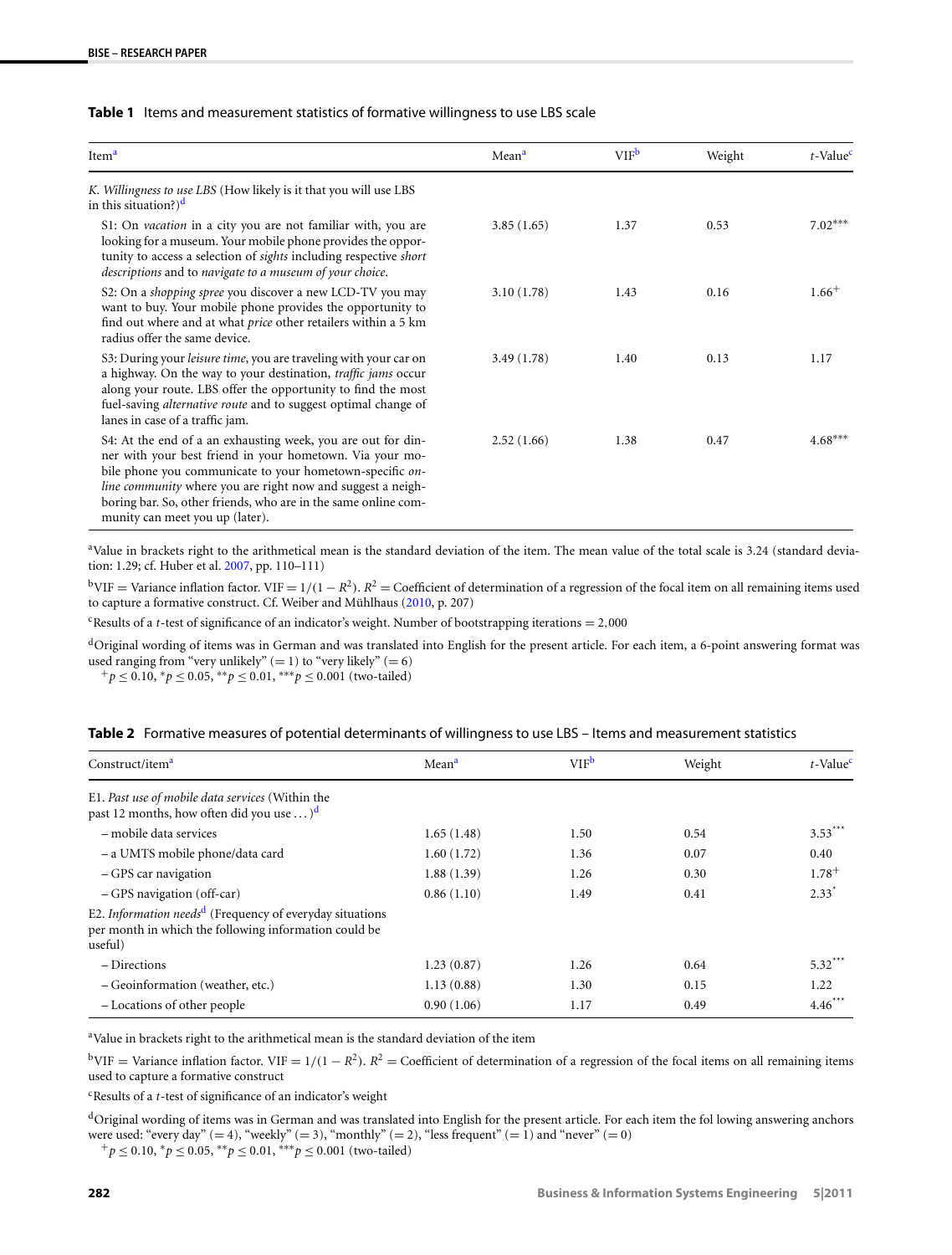<span id="page-4-8"></span>**Table 3** Reflective measures of potential determinants of willingness to use LBS – Items and measurement statistics

| Construct/item                                                                                                                  | Mean <sup>a</sup> | Loading | t-Value <sup>b</sup> | IR <sup>c</sup> | CR <sup>c</sup> | <b>AVE</b> <sup>c</sup> | $DV^d$ |
|---------------------------------------------------------------------------------------------------------------------------------|-------------------|---------|----------------------|-----------------|-----------------|-------------------------|--------|
| E3. Social influence <sup>e</sup>                                                                                               |                   |         |                      |                 | 0.86            | 0.75                    | 0.09   |
| - The <i>media</i> often report <i>positively</i> on LBS.                                                                       | 1.65(1.39)        | 0.79    | 18.19                | 0.62            |                 |                         |        |
| - The use of LBS is perceived as a positive sign<br>of progress among my friends and<br>acquaintances.                          | 1.69(1.48)        | 0.93    | 66.02                | 0.86            |                 |                         |        |
| E4. Data privacy risks <sup>f</sup> (In my opinion )                                                                            |                   |         |                      |                 | 0.84            | 0.57                    | 0.32   |
| -I have to reveal too much personal data<br>in order to make proper use of LBS.                                                 | 4.26(1.54)        | 0.67    | 9.64                 | 0.45            |                 |                         |        |
| - it is very easy for third parties to obtain<br>unauthorized access to my personal data, if I<br>use LBS.                      | 4.19(1.46)        | 0.84    | 31.08                | 0.70            |                 |                         |        |
| $-$ there is a threat that mobile data service<br>providers abuse my data for advertisement.                                    | 5.08(1.27)        | 0.77    | 18.57                | 0.59            |                 |                         |        |
| $-$ the <i>use of LBS</i> is associated with a <i>higher</i><br>risk of fraud than other mobile data services<br>$(e.g. WAP)$ . | 4.01(1.50)        | 0.73    | 55.53                | 0.53            |                 |                         |        |
| E5. Risk of excessive invoicing amounts <sup>8</sup> (In my opinion)                                                            |                   |         |                      |                 | 0.91            | 0.83                    | 0.32   |
| $-$ there is a <i>risk</i> that LBS use may increase<br>my mobile services bill to a level higher than<br>acceptable for me.    | 4.89(1.37)        | 0.91    | 45.13                | 0.83            |                 |                         |        |
| $- \dots$ use of LBS comes along with costs,<br>which are hard to foresee.                                                      | 4.82(1.29)        | 0.90    | 16.25                | 0.81            |                 |                         |        |
| E6. Trust in mobile network operator <sup>f</sup>                                                                               |                   |         |                      |                 | 0.92            | 0.74                    | 0.04   |
| $-My$ MNO is <i>honest</i> .                                                                                                    | 4.71(1.27)        | 0.81    | 12.83                | 0.65            |                 |                         |        |
| - My MNO exploits its customers.<br>(reverse coding) $h$                                                                        | 4.36(1.32)        | 0.87    | 10.78                | 0.76            |                 |                         |        |
| - My MNO behaves unforeseeable.<br>(reverse coding) $h$                                                                         | 4.03(1.36)        | 0.83    | 10.48                | 0.69            |                 |                         |        |
| - My MNO is trustworthy.                                                                                                        | 4.44(1.23)        | 0.90    | 16.75                | 0.81            |                 |                         |        |

<span id="page-4-5"></span><span id="page-4-4"></span><span id="page-4-3"></span><span id="page-4-2"></span><span id="page-4-1"></span><span id="page-4-0"></span><sup>a</sup>Value in brackets right to the arithmetical mean is the standard deviation of the item

<span id="page-4-6"></span><sup>b</sup>Results of a *t*-est of significance of an indicator's weight. All *t*-values are significant at  $p \le 0.001$  (two-tailed)

<span id="page-4-7"></span> $CIR = Indication reliability. CR = Construct reliability. AVE = Average variance extracted$ 

 $dDV =$  Discriminance validity. Values in this column are the highest squared correlations of the potential determinants with the remaining reflectively measured variables. For reflective measures discriminant validity is present, if values in this column are lower than the average variance extracted for the respective construct (cf. column "AVE"; Fornell-Larcker-criterion). Cf. Fornell and Larcker ([1981,](#page-8-34) p. 46)

<sup>e</sup>Six response categories varying from "never" (= 0) to "always" (= 5)

<sup>f</sup>Six response categories ranging from "totally wrong" (= 1) to "absolutely right" (= 6)

<sup>g</sup>For each statement, six response categories ranging from "in no case" (= 1) to "for sure" (= 6)

h Reverse coding means, that the category "strongly disagree" was scored as 6, and that the category "strongly agree" was scored as 1. Answer categories between the end poles of the scale were changed correspondingly ( $2 \rightarrow 5$ ;  $3 \rightarrow 4$ ;  $4 \rightarrow 3$ ;  $5 \rightarrow 2$ )

troduced above we refrain from eliminating this item.

The evaluation of LBS usage by the respondents' social contacts (= social influence) was captured reflectively by two questions derived from prior studies (Hong et al. [2008](#page-8-35), p. 443; Königstorfer [2008,](#page-8-32) p. 49). These items take both media- and norm-based influences into account (construct E3 in **Table [3](#page-4-8)**).

The indicator reliabilities exceed the 0.40 threshold recommended by Huber et al. [\(2007](#page-8-33), p. 25). The scale reliability (column "CR" in **Table [3](#page-4-8)**) of 0.86 is also well above required minimum of 0.60 (Weiber and Mühlhaus [2010](#page-8-29), p. 127). Furthermore, the average variance extracted (column "AVE" in **Table [3](#page-4-8)**) exceeds the value of 0.50 suggested in the literature as an indication of an acceptable measurement model (Fornell and Larcker [1981,](#page-8-34) pp. 45–46; Weiber and Mühlhaus [2010,](#page-8-29) p. 139). Hence, the overall quality of this determinants' measurement model may be classified as very good.

Data privacy risks were captured reflectively by four items (construct E4 in **Table [3](#page-4-8)**) for which several (LBS-)studies (Smith et al. [1996](#page-8-23), p. 170; Junglas and Spitzmüller [2006,](#page-8-24) pp. 5–6; Königstorfer [2008](#page-8-32), p. 49; Sheng et al. [2008](#page-8-6), p. 375) reported good psychometric properties. The four standard statistics for evaluating the quality of reflective measurement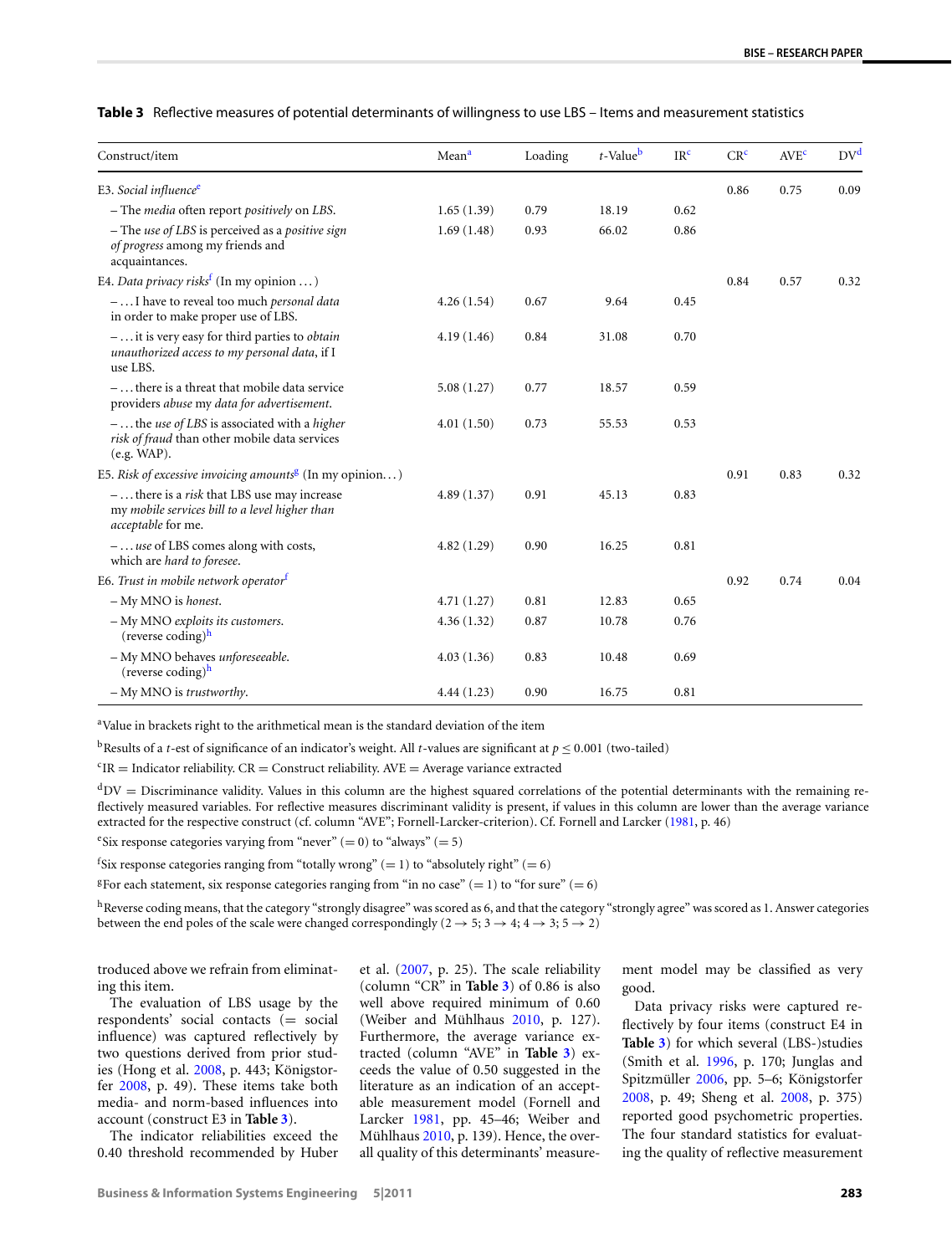

<span id="page-5-0"></span>a)  $n = 217$ .

Levels of significance are displayed as follows:  $+p \le 0.1$  \*  $p \le 0.05$  \*\*  $p \le 0.01$  \*\*\*  $p \le 0.001$  (two-tailed).

**Fig. 1** PLS path coefficients, coefficients of determination  $(R^2)$  of endogenous constructs and effect sizes  $(f^2)$  of the determinants of willingness to use LBS<sup>a</sup>

models exceed required minimum values for the present data privacy risk measure.

The risk of excessive invoicing amounts related to LBS usage was measured by two reflective indicators (construct E5 in **Table [3](#page-4-8)**) derived from Gerpott ([2007](#page-8-18)). The overall measurement quality of this risk element may be rated as excellent (**Table [3](#page-4-8)**).

A respondent's trust in one's current MNO was covered reflectively by four indicators (construct E6 in **Table [3](#page-4-8)**). The items were taken from previous LBS studies of Xu et al. [\(2005](#page-8-36)) and Junglas and Spitzmüller [\(2006\)](#page-8-24) and investigations of online purchase behaviors (Gefen et al. [2003](#page-8-22)). The quality of the measurement model for this construct again is very high.

As dependent and independent variables are obtained from the same data source, it cannot be ruled out that participants are at least partially aware of the underlying hypotheses and adjust their responses accordingly. In this case, path coefficients of PLS structural models do not reflect true construct associations, but "common method bias" (Temme et al. [2009](#page-8-37)). However, the bivariate correlations *r* between the six independent research variables vary from  $−0.37$  (past use of mobile data services – risk of excessive invoicing amounts) to 0.57 (data privacy risks – risk of excessive invoicing amounts). Thus, they reach a level which suggests that a strong "common method bias" is not present in our data. Furthermore, a factor analysis of the 23 study items (**Table [1](#page-3-0)** to **[3](#page-4-8)**) yielded seven distinct factors with Eigenvalues *>*1, each with the highest rotated loadings on the items assigned to a construct. These results and the satisfactory discriminant validity of the four independent determinants observed in Fornell-Larcker-tests suggest that variable associations discussed in this research should not be disqualified as a methodological artifact. Consequently, the PLS estimates of the structural model can be used to test the research hypotheses.

#### **4 Empirical Results**

Preliminary clues with regard to the tenability of our research hypotheses can be derived by inspecting the bivariate associations between the six independent variables and willingness to use LBS. In line with our propositions, this procedure reveals that only the construct "trust in MNO" had an *r* of 0.06 with willingness to use LBS, which was *not* statistically significant at least on a 10% level (two-tailed). The signs of the remaining five coefficients are consistent with the hypotheses and each of the coefficients reaches statistical significance at the 0.1% level (two-tailed). Correlations ranged from −0.24 (risk of excessive invoicing amounts – willingness to use LBS) to 0.54 (past use of mobile data services – willingness to use LBS). Standardized PLS path coefficients for each hypothesis were calculated based on the "path-weighting scheme". **Figure [1](#page-5-0)** displays these coefficients and their statistical significance tested via a bootstrapping procedure (Chin [1998](#page-8-28), pp. 309–320).

The  $R^2$ -value of 0.51 indicates that 51% of the variance in willingness to use LBS is explained by the PLS model. In the literature, minimum *R*<sup>2</sup> threshold values of 0.19 are qualified as "weak", values of 0.33 are considered as "moderate", and values of at least 0.67 are classified as "substantial" in terms of the explanatory power of PLS structural models (Chin [1998](#page-8-28), pp. 322–323). Thus, the overall explanatory quality of our structural model is moderate. 10 of the 11 path coefficients exceed the value of 0.10 which the literature suggests as a threshold for substantive interpretation of paths. Five path coefficients even go beyond the more rigorous threshold of 0.20 (Weiber and Mühlhaus [2010,](#page-8-29) p. 259).

Hypothesis H1, proposing a positive impact of the frequency of current mobile data services usage on willingness to use LBS, is supported in the PLS structural model with a path coefficient of 0.17 which is significant at a 5% level.

According to hypotheses H2 and H3, "information needs on the move" on the one hand are assumed to influence willingness to use LBS directly and on the other hand indirectly, mediated by past use of mobile data services. As depicted in **Fig. [1](#page-5-0)**, the respective coefficients of the structural model (0.42 and 0.35) clearly exceed the aforementioned minimum values for relevant paths of 0.10– 0.20. Thus, the analysis supports H2 and H3 both at a 0.1% level of statistical significance. With an effect size of 0.30 "in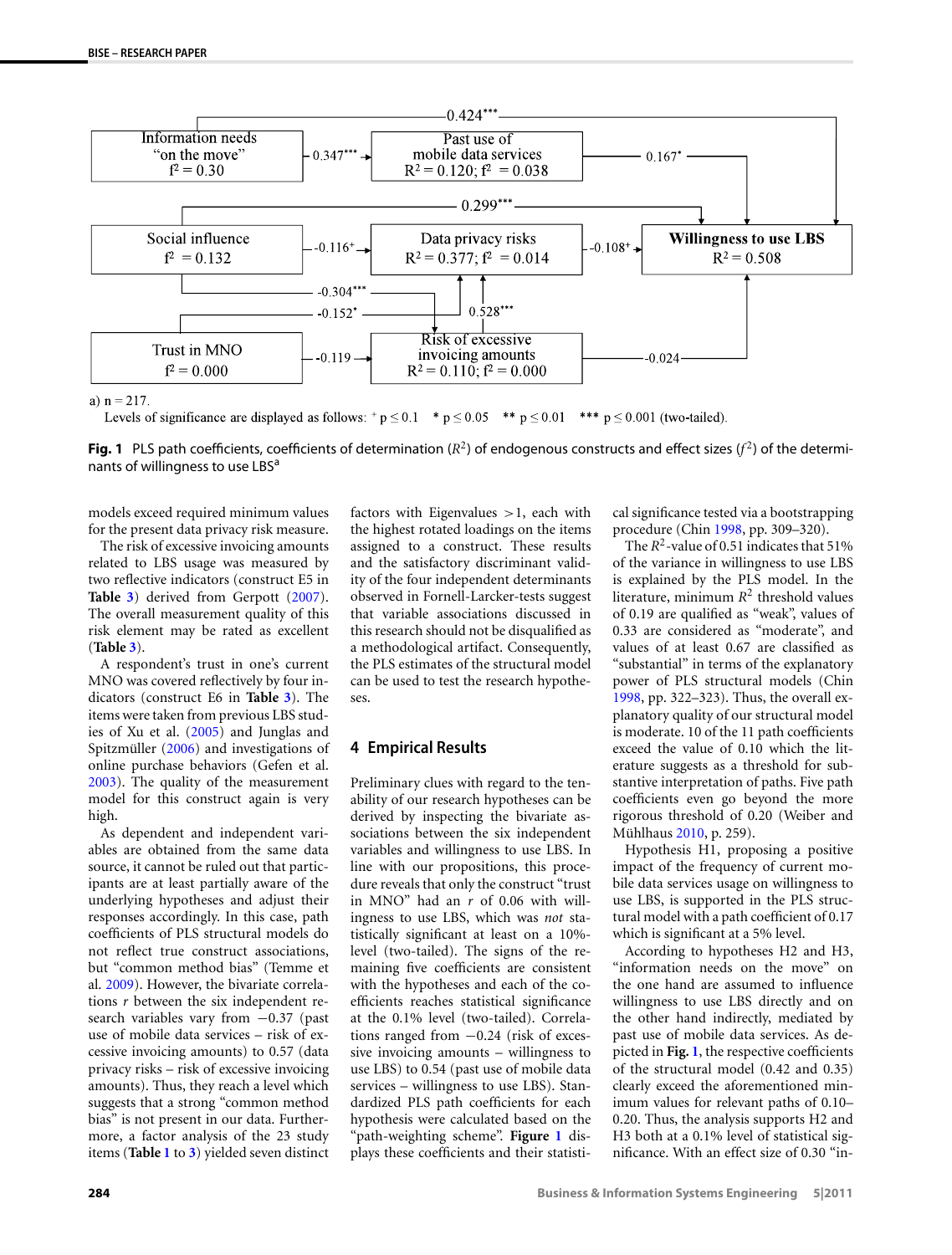formation needs on the move" have a strong impact on respondents' willingness to use LBS (Chin [1998](#page-8-28), pp. 316– 317; Weiber and Mühlhaus [2010](#page-8-29), p. 257). Since formative measurements disentangle effects of single indicators on a target construct (Huber et al. [2007](#page-8-33), pp. 358– 360), the three weights of the information needs items listed in **Table [2](#page-3-1)** reveal substantial impacts of the need for directions and for other persons' locations on willingness to use LBS.

According to H4 we expected a direct positive impact of the extent of endorsement of LBS use in the social environment of an MNC on willingness to use LBS. The corresponding path coefficient is 0.30 and statistically significant at  $p < 0.10$ . Therefore, H4 is supported. Contrary to H5, the path coefficient of risk of excessive invoicing amounts is only 0.02 and has no statistically significant negative effect on willingness to use LBS. The level of perceived risks of excessive invoicing amounts is in turn significantly reduced as the extent of the MNC's social environments endorsement of LBS use increases (confirmation of H6*)*, but not by an MNC's trust in one's own MNO (rejection of H7).

Hypothesis H8 suggested a significantly negative effect of perceived data privacy risks on willingness to use LBS. The pertinent path coefficient amounts only to −0.11 which is marginally significant at *p* ≤ 0*.*10. Data privacy risks in turn are also only weakly associated with social influence (H9): The relevant path coefficient is −0.12 which is statistically significant at the 10% level. However, in line with H10, data privacy risks are perceived the less severe the stronger the trust in one's own MNO. The respective path coefficient of −0.15 achieves a significance level of 5%. An even considerably stronger effect on perceived data privacy risks is triggered by the perceived risk of excessive invoicing amounts<sup>2</sup>: The structural weight for this path is 0.53  $(p < 0.001)$ . Thus, H11 is clearly supported.

<span id="page-6-0"></span>The effect sizes of the six potential determinants of willingness to use LBS (**Fig. [1](#page-5-0)**) are also reported in **Fig. [1](#page-5-0)**. A comparative look at these statistics reveals that information needs "on the move"  $(f^2 = 0.30)$  have by far the strongest impact on the criterion followed by social influence  $(f^2 = 0.13)$  as the second most important determinant. In addition, past use of mobile data services  $(f^2 = 0.04)$ and data privacy risks  $(f^2 = 0.01)$  display still statistically significant but much weaker effects on willingness to use LBS. In contrast, trust in MNO and risk of excessive invoicing amounts do not contribute to explaining differences in willingness to use LBS.

## **5 Discussion**

#### **5.1 Implications for Practitioners**

The present investigation surveyed 217 German-speaking MNC in order to shed light on their willingness to use LBS on mobile devices and to explore the contribution of six variables in explaining differences in willingness to use LBS via the PLS method. From a scholarly perspective, the findings imply that Goodhue's and Thompson's (1995) "Task-Individual-Technology-Fit" framework is suited to improve the understanding of some roots of inter-individual differences in willingness to use LBS: Information needs "on the move", reflecting the fit between technical LBS functionality and individual service needs of MNC, turned out to be the most powerful determinant of willingness to use LBS. Furthermore, past use of mobile data services was identified as the third most influential driver of willingness to use LBS. Similar findings were reported by Barkhuus and Dey [\(2003\)](#page-7-1) and Bouwman et al. [\(2009](#page-8-38)). In the context of the TITF framework, past use variable reflects a potential customer's individual capability to properly handle innovative data service offerings.

Out of the remaining four potential determinants, primarily social influence exhibited a significant effect on willingness to use LBS  $(f^2 = 0.132)$ . This suggests that explanation attempts regarding willingness to use new mobile services should not be constrained to a single behavioral theory, but rather that a particularly promising framework should be complemented by plausible theory extensions.

Finally, in substantive terms this study indicates that usage barriers of innovative mobile services (here: data security risks and risks of excessive invoicing amounts) emphasized in prior work (Bouwman et al. [2007\)](#page-8-39) do not contribute substantially

to the explanation of an individual's willingness to use new mobile services. These findings imply that the willingness of early adopters to try out innovative mobile services is mainly shaped by benefit/advantage perceptions.

The study's results also have practical implications for the design of marketing campaigns which intend to stimulate demand for LBS in the early adoption phase of market cultivation. According to our findings, MNO planning to initially promote LBS among early adopters and subsequently in the mass market are well advised to focus their marketing efforts on certain customer segments. The most promising segment are people who benefit most from certain types of "on the move" information, due to frequent travelling or extensive leisure time activities spent with others at diverse locations (e.g., stadium) (Groeppel-Klein and Königstorfer [2007,](#page-8-40) p. 85; Yuan et al. [2010](#page-8-14), p. 131). For this segment, vivid examples should be used to highlight advantages of the availability of localized "on the move" content to cover orientation needs arising in unpredictable or deliberately unplanned situations where urgent or highly topical information is crucial. According to our results, this customer segment is predominantly composed of persons who already use other mobile data services and (GPS-based) navigation devices. Assuming that usage intensity of other mobile data services does not change erratically over time (Aaltonen et al. [2005](#page-7-2)), it may be concluded that MNO should offer LBS specifically to those MNC in their customer base with an above average use intensity of other data services.

The comparison of the effect sizes of the constructs "social influence" and "information needs on the move" suggests that LBS market launch measures should focus initially on observed travel/movement behaviors of MNC. Given the significant effect of LBS evaluations by a customer's close social contacts, it could also be beneficial for MNO to positively influence the image of LBS in a second step. Free LBS trial offers to non-users may trigger positive experiences in this target group, which they may share with their social peers afterwards (Tsai et al. [2009](#page-8-7)).

Perceived data privacy risks have a weak but significant effect on willingness to use LBS. This result, which is in

<sup>2</sup>Structure weights of a PLS model congruent with the one visualized in **Fig. [1](#page-5-0)** except for a reverse direction of causality of data privacy risks on risks of excessive invoicing amounts, do not differ materially from the results shown in **Fig. [1](#page-5-0)**.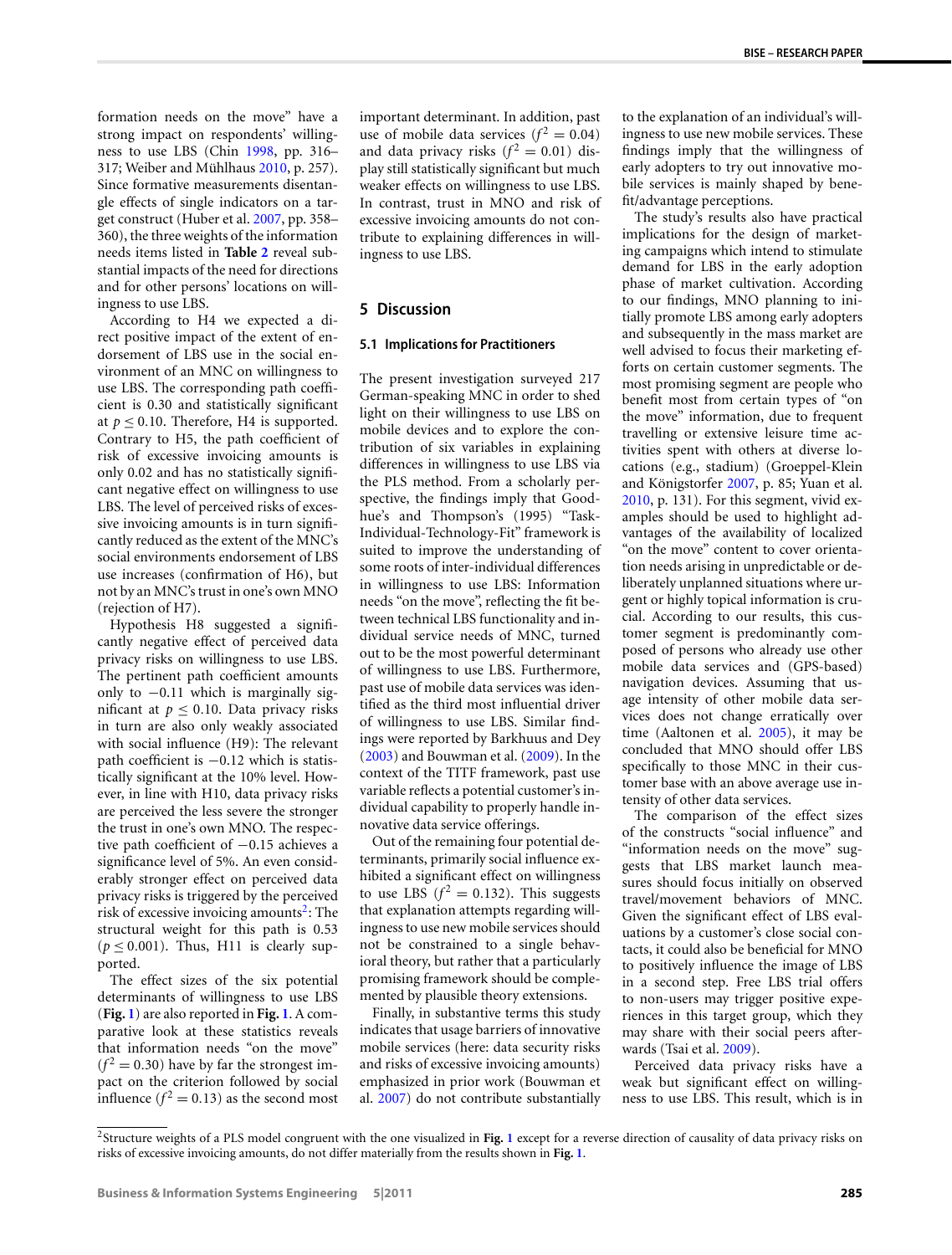#### **Abstract**

**Torsten J. Gerpott, Sabrina Berg**

## **Determinants of the Willingness to Use Mobile Location-Based Services**

#### **An Empirical Analysis of Residential Mobile Phone Customers**

This article develops 11 hypotheses on impacts of six customer characteristics on an individual's willingness to use mobile location based services (LBS). Hypotheses are tested in a sample of 217 mobile communications customers in Germany who participated in a standardized online-survey. PLS analysis suggests that reported frequency of "on the move" information needs, perceived assessment of LBS in a customer's social environment and extent of past use of other mobile data services have statistically as well as practically significant effects on adoption intentions for pull LBS. Data privacy risks and cost/bill size concerns are only weakly or not related to such intentions.

**Keywords:** Adoption, Consumer behavior, Intention to use, Location-based services, Mobile communications services, Partial Least Squares

line with findings of other LBS studies (Barkhuus and Dey [2003](#page-7-1); Lee et al. [2009;](#page-8-5) Tsai et al. [2009\)](#page-8-7), suggests that data privacy concerns associated with LBS are indeed discussed as an important usage barrier in the academic literature (Xu [2009](#page-8-41)). In practice, however, these concerns do not form a factor which substantially influences willingness to use *pull* LBS of MNO in Germany. In line with Barkhuus and Dey [\(2003\)](#page-7-1), Tsai et al.  $(2009)$  and Xu  $(2009)$  $(2009)$  it appears reasonable to assume that customers especially ignore data privacy risks if LBS efficiently support them in managing job-related or private tasks. Therefore, LBS related data security measures of MNO may be seen as a precondition ensuring that legal requirements, such as §96 and §98 of the German "Telekommunikationsgesetz", are carefully met in a way which is clearly visible to customers. However, beyond this, such measures are of little relevance in enhancing the customers' willingness to use pull LBS.

Findings of other LBS studies (Xu [2009](#page-8-41)), according to which trust in one's own MNO has indirect effects on willingness to use LBS, are not confirmed in our sample. Hence, it may be difficult for MNO to generate a considerable advantage from their established customer relations in competing with non-vertically integrated, specialized LBS providers without own mobile network infrastructure.

#### **5.2 Limitations and Resulting Research Suggestions**

<span id="page-7-2"></span>The present work helps to improve the understanding of various degrees of willingness to use LBS among MNO residential customers in Germany. Nevertheless, the analysis is subject to several limitations. A major restriction stems from the procedure applied to obtain respondents for our survey and the resulting demographic structure of the sample. It consists of residential mobile services customers who actively navigated to a website with the survey instrument (selfselection). Thus, participants may have a greater interest in LBS than the average customer. Additionally, compared to the total population of MNC in Germany our sample consists of rather young, well-educated and male individuals. Even though PLS coefficients computed for the paths in **Fig. [1](#page-5-0)** in subsamples separated by age ( $\leq$ 25 versus > 25 years) and level

of education (without versus with university degree) do not differ significantly, future work should test the tenability of the present results in samples which better fit with the socio-demographic structure of all MNC in Germany. In addition, a replication of our analysis is desirable in a few years from now because it is likely that future surveys will also include customers who are not among the avantgarde of early LBS adopters.

The present study relied on stated willingness to use LBS but not on actual LBS adoption or usage intensity over time as its dependent criterion. Therefore, future work should examine both use intentions and use behaviors as sequential criteria in a longitudinal study. For LBS providers influencing willingness to use is an antecedent to changing to actual LBS usage. Thus, use willingness is indeed of a considerable practical relevance (Groeppel-Klein and Königstorfer [2007](#page-8-40), p. 75). Nevertheless, it is not the only determinant of actual usage behavior. Therefore, a multi-criteria-design would provide insights on how determinants of willingness to use differ from factors driving actual use intensity (Venkatesh et al. [2003,](#page-8-42) pp. 440–441). For instance, technical service features may have stronger impacts on acceptance processes in early stages, whereas social factors and economic variables may be more important for subsequent LBS usage.

Further, additional research is desirable which looks at relations between additional potential determinants (e.g., LBS tariff plans, individual financial constraints, perceived enjoyment when handling mobile devices) and LBS acceptance criteria. Finally, it is important to explore to what extent weak adoption effects of data privacy concerns observed here for pull LBS hold for *push* LBS (e.g., mobile advertisement).

## <span id="page-7-1"></span><span id="page-7-0"></span>**References**

- Aaltonen A, Huuskonen P, Lehikoinen J (2005) Context awareness perspectives for mobile personal media. Information Systems Management 22:43–55
- Andrews FM (1984) Construct validity and error components of survey measures: a structural modeling approach. Public Opinion Quarterly 48:409–442
- Barkhuus L, Dey A (2003) Location-based services for mobile telephony: a study of users' privacy concerns. In: Proc 9th IFIP TC13 international conference on<br>human-computer interaction. Zürich. human-computer interaction. [http://citeseerx.ist.psu.edu/viewdoc/](http://citeseerx.ist.psu.edu/viewdoc/download?doi=10.1.1.10.527&rep=rep1&type=pdf) [download?doi=10.1.1.10.527&rep=rep1](http://citeseerx.ist.psu.edu/viewdoc/download?doi=10.1.1.10.527&rep=rep1&type=pdf) [&type=pdf](http://citeseerx.ist.psu.edu/viewdoc/download?doi=10.1.1.10.527&rep=rep1&type=pdf). Accessed. 2011-04-08